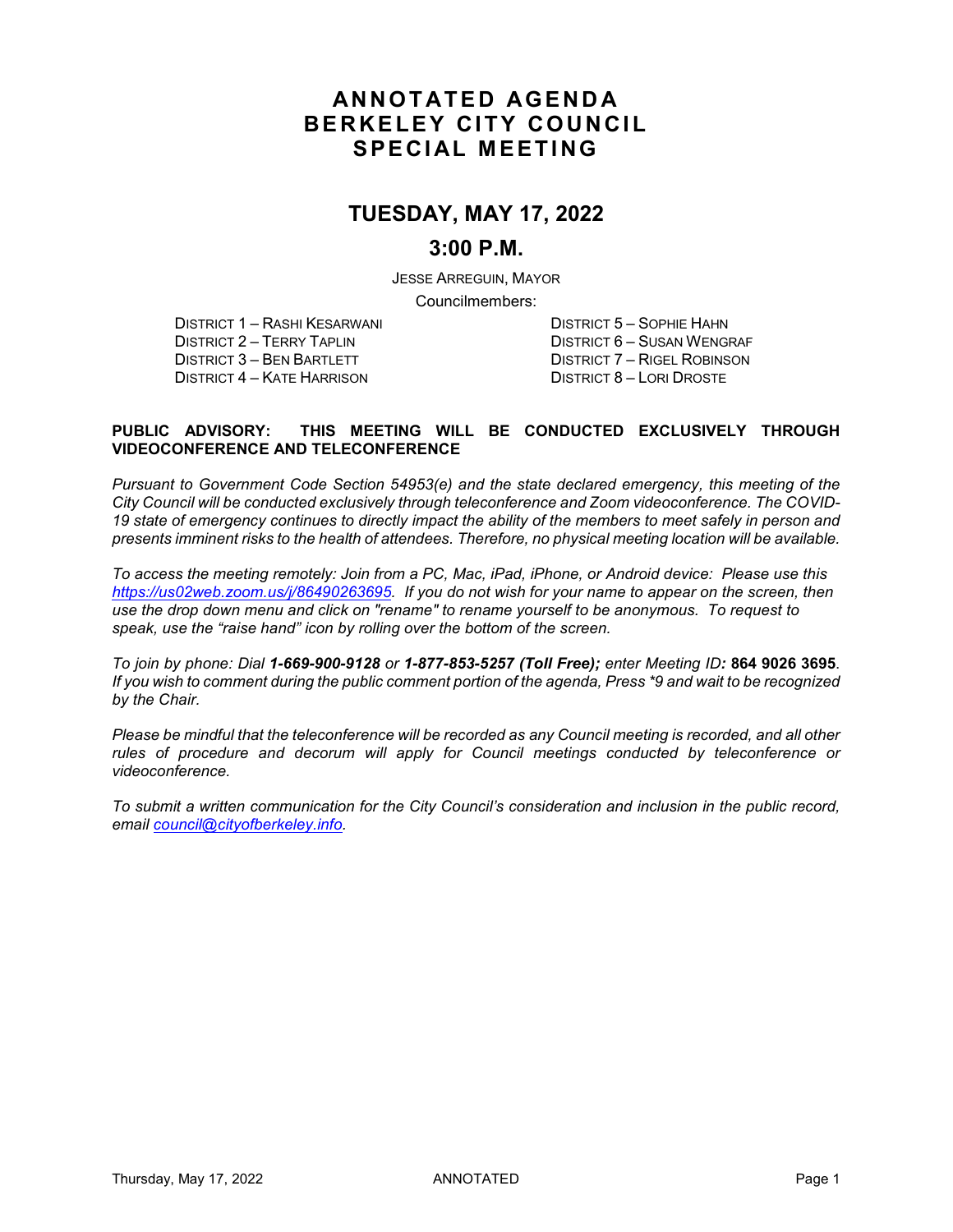## **Preliminary Matters**

**Roll Call:** 3:07 p.m.

**Present:** Kesarwani, Taplin, Harrison, Hahn, Wengraf, Droste

Absent: Bartlett, Robinson, Arreguin

**Public Comment - Limited to items on this agenda only** – 0 speakers

### **CLOSED SESSION:**

The City Council will convene in closed session to meet concerning the following:

#### **1. CONFERENCE WITH LEGAL COUNSEL – EXISTING LITIGATION PURSUANT TO GOVERNMENT CODE SECTION 54956.9(d)(1):**

a. Kantorova v. City of Berkeley; Alameda County Superior Case No. RG20064752

**Action:** No reportable action taken.

b. Carlson v. City of Berkeley; Alameda County Superior Case No. RG20061999

**Action:** No reportable action taken.

#### **2. CONFERENCE WITH LEGAL COUNSEL – PENDING LITIGATION PURSUANT TO GOVERNMENT CODE SECTIONS 54956.9(a) and 54956.9(d)(1)**

a. Workers Compensation Appeals Board Case Number: ADJ14647128

**Action:** M/S/C (Hahn/Wengraf) to provide direction to outside counsel and approved a settlement by Compromise and Release, or else in the alternative by stipulated award of permanent disability with Award of lifetime future medical care, as to workers' compensation matters WCAB Case Number: ADJ14647128. **Vote:** Ayes - Kesarwani, Taplin, Harrison, Hahn, Wengraf, Droste; Noes – None; Abstain – None; Absent – Bartlett, Robinson, Arreguin.

### **OPEN SESSION:**

City Council met in closed session on May 17, 2022, Pursuant to Government Code Section 54956.9(d)(2) and provided direction to outside counsel and approved a settlement by Compromise and Release, or else in the alternative by stipulated award of permanent disability with Award of lifetime future medical care, as to workers' compensation matters WCAB Case Number: ADJ14647128.

## **Adjournment**

**Action:** M/S/C (Wengraf/Harrison) to adjourn the meeting. **Vote:** Ayes - Kesarwani, Taplin, Harrison, Hahn, Wengraf, Droste; Noes – None; Abstain – None; Absent – Bartlett, Robinson, Arreguin.